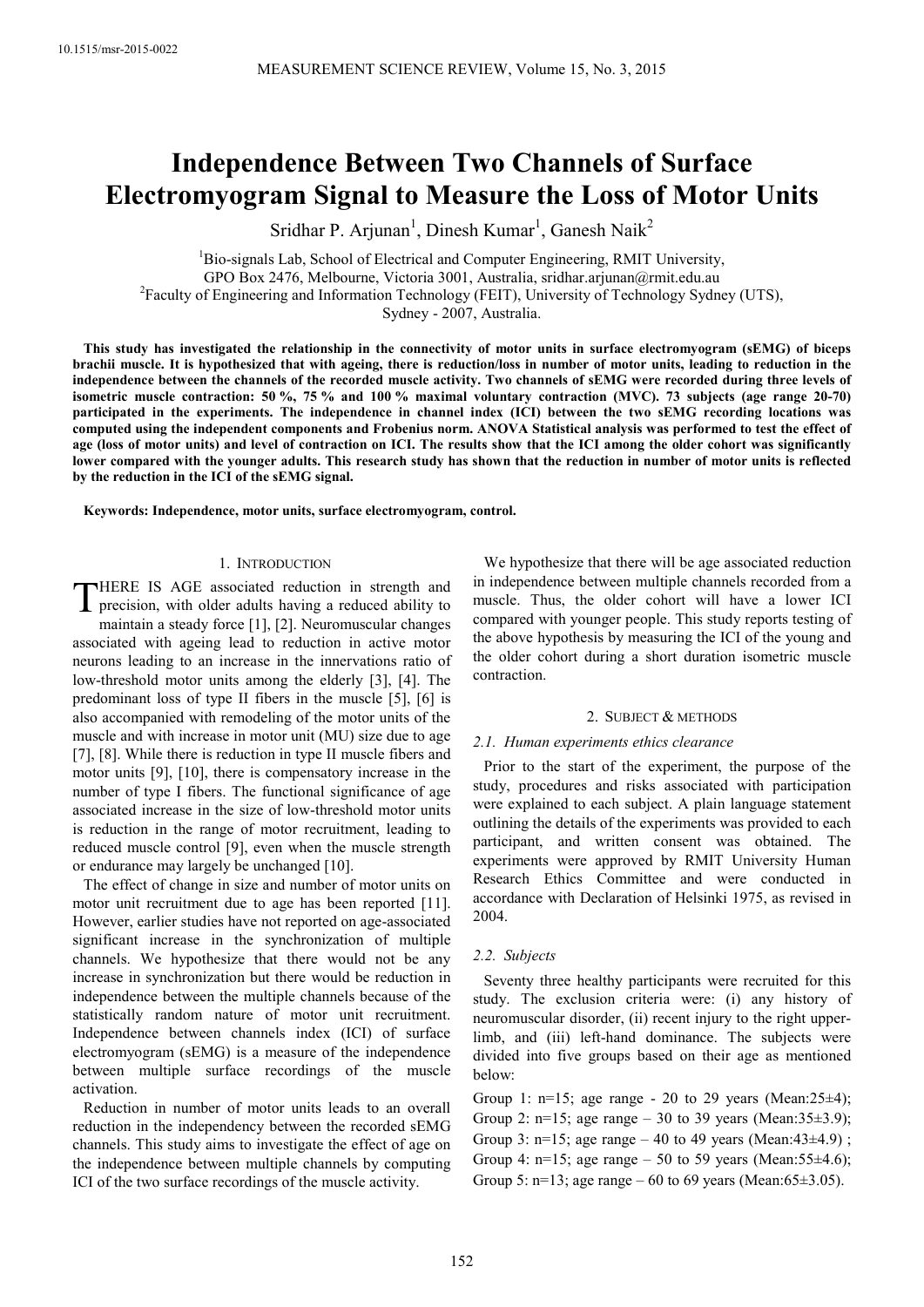## *2.3. EMG recording procedures*

Surface EMG signal was recorded using Delsys (Boston, MA, USA), a proprietary sEMG acquisition system. The sampling rate used was 1000 samples per second. Delsys bipolar electrodes (Boston, MA, USA) were used in this study. These are active electrodes with two silver bars mounted directly on the preamplifier with a fixed interelectrode distance of 10 mm.

Two bipolar electrode channels were placed on the anterior of the arm above the biceps in a line between the antecubital fossa (lateral to the biceps brachii tendon) and the acromion process, 1/3 of the distance from the antecubital fossa. Reference electrodes were placed on a bony prominence at the elbow. Prior to electrode placement, the skin was cleaned with alcohol swabs and lightly abraded with a paper towel to reduce skin impedance and ensure good adhesion of the electrodes.

## *2.4. Experimental protocol*

During the experiments, the volunteers were seated on a purpose-built chair, where the feet of the subject are flat on the floor, the upper right arm is resting on the surface of an adjustable desk and the forearm is vertical, with the elbow maintained at 90 degrees. A wall-mounted force sensor (Stype force sensor - INTERFACE SM25) was attached to a wrist bracelet with a flexible steel wire. The height of the sensor was adjusted such that the cable was horizontal. The output of the force sensor was recorded and displayed in real time on the screen to the user.

## *a) MVC calculation*

At the start of the experiment, the maximal voluntary contraction (MVC) was determined by taking the maximum of 3 MVCs, each contraction of 5 seconds duration and performed with 120 seconds rest-time between each effort. The experiment was repeated if there were any outliers with difference greater than 10 %.

#### *b) Isometric experiment*

After determining MVC, the participants performed three isometric contractions: at 50 %, 75 % and 100 % MVCs, respectively. The participants were provided with visual feedback of the force of contraction to assist them in maintaining constant force. Each contraction was for 5 seconds duration, and a 60 minutes rest period was given between each level of contraction for recovery. Surface EMG and the force of contraction were recorded during the experiment.

## *2.5. Data analysis*

# *a) Independence between channels index (ICI)*

Independence between channels index (ICI) was computed after discarding the initial and the final one second of the recordings of sEMG and force to avoid the initial force stabilization and end of the force production. The method has been summarized as below:

*Step 1*: After discarding the initial and final one second due to the force stabilization, the signal recordings of both channels were passed through a set of four filters: one low pass with the approximate 3dB cutoff frequencies being at 125 and three 4th order Butterworth band-pass filters with approximate 3 dB cutoff frequencies at 125-250 Hz, 250- 375 Hz and 375-500 Hz (Fig.1.). This resulted in four subcomponents for each channel.



Fig.1. Representation of the data analysis.

*Step 2*: The next step was the estimation of un-mixing matrices for the two sets of recordings, repeated for each of the sub-bands using Fast ICA [12], [13].

$$
\mathbf{G}_{i} = \mathbf{W}_{i} \times \mathbf{W}_{i+1}^{-1} \tag{1}
$$

where  $\mathbf{W}_i$  and  $\mathbf{W}_{i+1}^{-1}$  (for i=1,...,3) are the un-mixing matrices of spectrally adjoining windows. The global matrix was obtained by selecting the Gl that corresponded to the minimum sum of errors, which is the sum of all cells in the matrix after removing the dominant cells from every row.

*Step 3*: The Frobenius norm of G was computed (2) to  $obtain$   $\|G\|$ 

$$
\|\mathbf{G}\| = \sqrt{\sum_{i=1}^{N} \sum_{j=1}^{N} |g_{ij}|^2}
$$
 (2)

where  $g_{ii}$  is the element of  $\bf{G}$ .

Average of  $\|G\|$  of all the time windows in the segment was computed to obtain  $\|G\|$ , and ICI index corresponding to the segment was obtained by computing, the normalized determinant of the global matrix  $\log ||G||$  (for more details, refer our previous reported study [12]).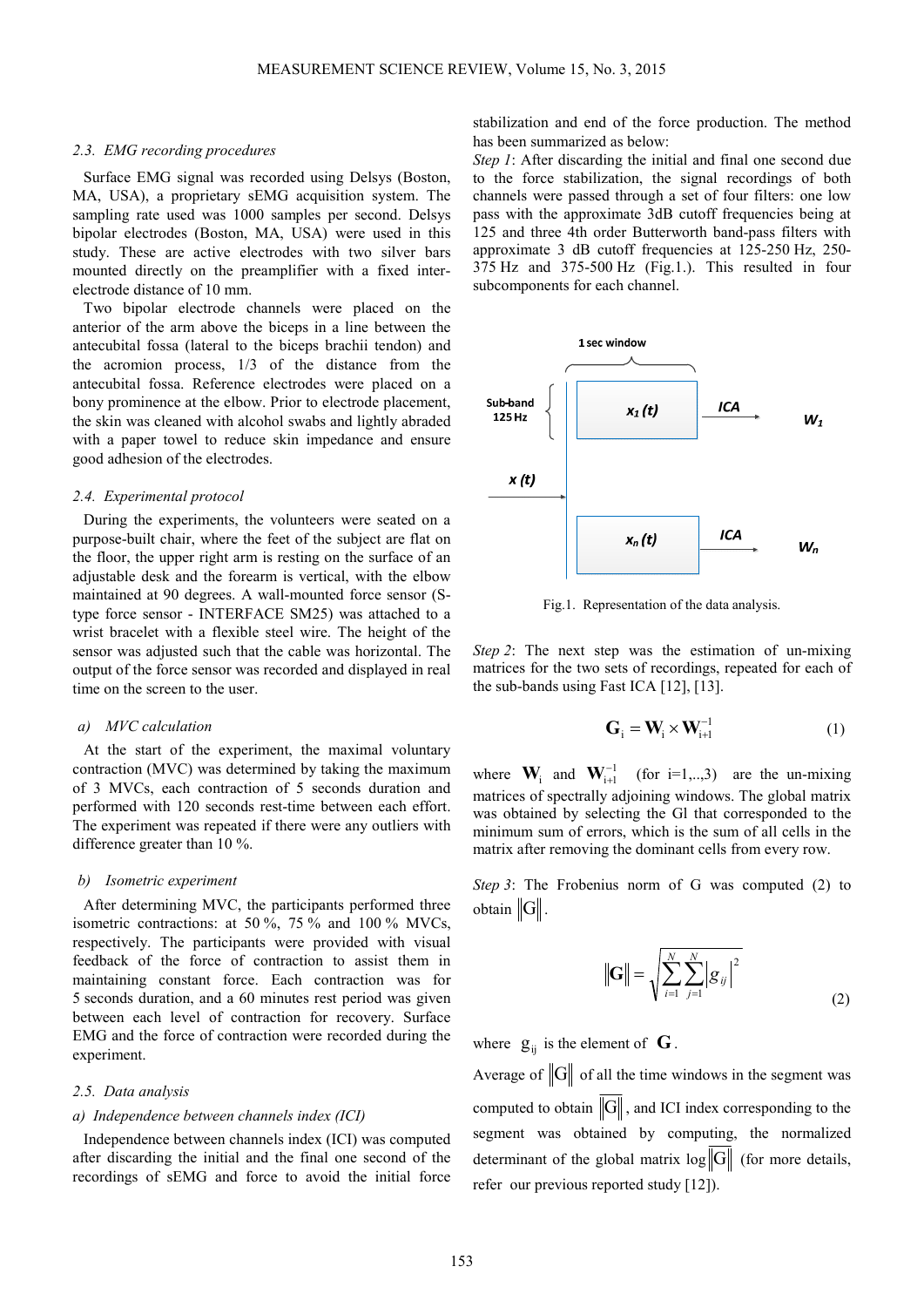## *b) Statistical Analysis*

A 5 group, 3 way (5x3) ANOVA was modeled in MATLAB environment for determining the statistical significance of the result. 'Age' (groups 1 to 5) and 'Force levels' (100 %, 75 % and 50 % MVC) were the factors used to test the significance of the ICI index of sEMG.

#### 3. RESULTS

Fig.2. shows the plot of the ICI for the five age groups. From this figure, it is observed that older adults have lower ICI compared with the young adults for all force levels. It is also observed that the decrease in ICI for the older cohort is high at higher force levels when compared with the younger cohort. This is due to the change in the recruitment pattern of motor units at higher force levels. We can observe this in the ICI significantly for the older cohort due to the reduction/loss of motor units as we age.



Fig.2. Independence in Channel Index (ICI) for all age groups at 100 %, 75 % and 50 % MVC.

ANOVA statistical model was generated in MATLAB to observe the effect of 'Age' and 'Force levels' on the ICI measure. It is observed from the statistical analysis that ICI has significant effect due to the 'Age' groups (20-29, 30-39, 40-49,50-59, 60-69 years) analysis  $[F(4, 219) = 135, p = 0.02]$  $(p \le 0.05)$ ]. Similarly, ICI has no significant effect due to the various levels of contraction ('Force level') when combined for all age groups  $[F(2,282) = 20.84, p = 0.19]$ .

## 4. DISCUSSION

The results confirm the hypothesis that there is age associated reduction in the ICI index. This decrease is indicative of reduction in the independency between sEMG recorded from the two locations in the muscle, which is caused by reduced number of motor units. It has to be noted that independence between different MUs is not similar to the synchronization between them.

Research by Semmeler et al. [14] has shown that there is

no age associated change in the synchronization of different motor units in the biceps. Synchronization requires the events causing the signals to occur at the same time, or in unison, which requires the sources of the two signals to be the same or connected. However, dependence between two channels is indicative of the stochastic relationship between the two signals that may be caused by reduced number or increased size of each unit.

While synchronization between the different recordings in the muscle would indicate the functional relations within the human central nervous system (CNS) and their role in the performance of voluntary contractions [14], the dependence between the channels is associated with reduced independence between the different sEMG channels and can be caused by reduced number of motor units.

This research study has shown that with ageing, the reduction in the number of motor units is reflected by the reduction in the ICI. This study confirms that there is age associated reduction in independence between multiple channels in a muscle, and can be considered as a noninvasive method for monitoring age-associated changes of the neuromuscular properties in muscle activation.

# 7. CONCLUSION

In this study we have computed and tested the independence in motor units (ICI) to measure the age related changes in the loss of motor units and muscle activation. We have summarized the following points resulting from this study:

- Older adults have significantly lower value of the ICI index measure compared with young adults.
- There is a clear trend of decrease in the ICI measure for 20-39 age groups with the 50-69 age groups, with 40-49 age groups acting as clear threshold measure in between them.
- One of the notable arguments is in terms of step size of the ICI index which is more for the old age group than for young adults.
- With ageing, there is a reduction in the number of motor units, which would affect the normal recruitment pattern of the motor units to produce muscle contraction. This reduction in the number of motor units can result in a smaller number of connectivity between the motor units during a muscle contraction. This would in turn indicate that there is a reduction in the independence between multiple channels recorded during an isometric muscle activity.
- The index, ICI, will be useful in measuring and monitoring the age related changes in the neuromuscular activity.

#### **REFERENCES**

[1] Galganski, M.E., Fuglevand, A.J., Enoka, R.M. (1993). Reduced control of motor output in a human hand muscle of elderly subjects during submaximal